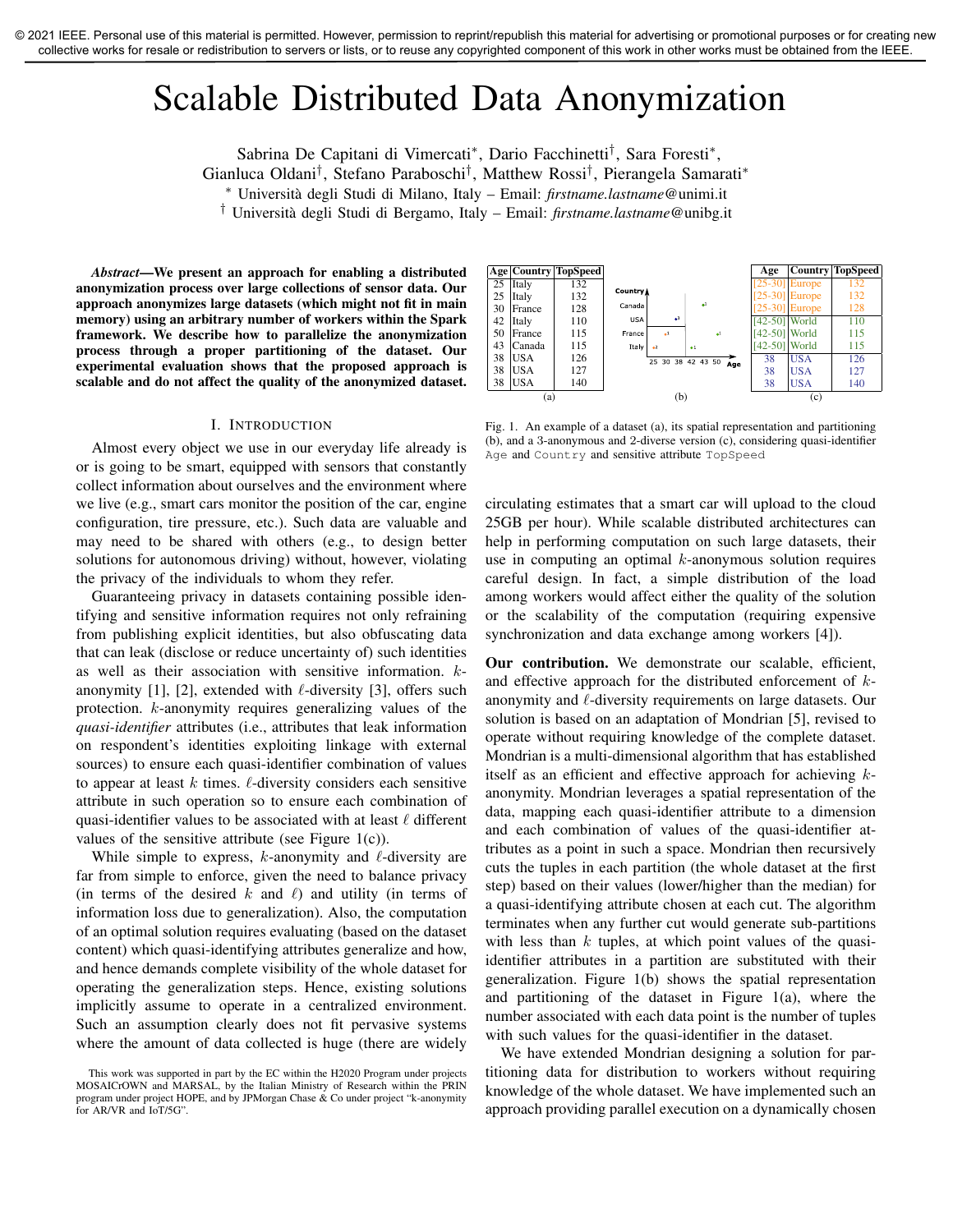

Fig. 2. Architecture and working of the distributed anonymization system

number of workers. The design of our partitioning approach aims at limiting the need for workers to exchange data, by splitting the dataset into as many partitions as the number of workers, which can independently run a revised version of Mondrian on their portion of the data. The experimental evaluation shows that our solution provides scalability, while not affecting the quality of the computed solution.

## II. DISTRIBUTED ANONYMIZATION

We illustrate the architecture and working of our system (available at https://github.com/mosaicrown/mondrian), supporting the distributed anonymization of large datasets.

## *A. Architecture*

Figure 2 illustrates the architecture of our system, which includes two clusters: an *Hadoop Distributed File System* (HDFS) *cluster*, a well known and widely used solution for data storage and management, and a *Spark cluster* for data processing. Data are split in smaller blocks stored at *datanodes*. A *namenode* in the HDFS cluster manages the data stored at the datanodes and the access requests to them. For data processing, we have opted for *Spark* because it is a widely used engine for big data analytics that is fully compatible with the HDFS cluster. Among the nodes in the Spark cluster, one acts as *Spark Cluster Manager* and coordinates the work of the other nodes in the cluster, acting as *workers*.

Our distributed SPARK anonymization application has been developed in Python to leverage the Pandas framework, which can be conveniently used for managing large data collections. The application is associated with a *Spark Driver*. The Spark Driver, which runs on the Spark Cluster Manager, is responsible for converting the application into a set of jobs that are then divided into smaller execution units, called tasks. The tasks are allocated to workers by the Spark Cluster Manager.

### *B. Distributed anonymization algorithm*

Our application operates in three steps (Figure 2): *preprocessing*, which partitions the dataset and distributes tasks to workers; *anonymization*, which anonymizes the dataset; *wrapup*, which computes the information loss and collects other information related to the anonymization process.

Pre-processing. The first problem addressed consists in deciding how the dataset can be partitioned by the Spark Driver among the  $n$  available workers, in such a way that each worker can independently apply the anonymization algorithm on the portion of data assigned to it, without incurring in too much information loss. We first observe that, while a random partitioning of the dataset would work, it may increase the information loss. We therefore apply a strategy similar to the strategy used by the original Mondrian for creating sub-partitions: we first select an attribute of the quasi-identifier on which to partition the dataset and then create  $n$  partitions (one for each worker) depending on the values of the selected attribute. The attribute can be selected by applying different metrics (our tool supports maximum entropy, minimum entropy, and maximum span) that, however, require to have the dataset in main memory to determine the distribution of the quasi-identifying attributes' values. To overcome this problem, we operate on a *sample* of the dataset (whose size is a configuration parameter of our tool) that fits into the main memory of the Spark Driver. Based on the randomly extracted sample, the Spark Driver determines the most suitable attribute, and partitions the tuples in the dataset according to the  $n$ -quantiles. We note that, as confirmed by the experimental results (Section III), operating on a sample of tuples for performing the first partitioning of the dataset does not affect the quality of the solution.

Anonymization. The Spark Cluster Manager assigns the task of anonymizing each partition determined in the preprocessing step to a worker, depending on different factors (e.g., the workload, the datanode where data are stored). To make the system scalable, our implementation forces each partition to be assigned to a different worker. Each worker then downloads from the HDFS datanodes its portion of the dataset, and runs a revised version of Mondrian, without the need of interacting with the other workers. Our revised version of Mondrian differs from the original one in two aspects: *1)* the attribute selected for partitioning is determined by applying the same metric used in the pre-processing step; *2)* the partitioning is performed considering both the k-anonymity and  $\ell$ -diversity requirements. When the partitions cannot be further divided without violating  $k$ -anonymity nor  $\ell$ -diversity, the tuples in each partitions are generalized. Our tool implements different generalization strategies, suited for different kinds of data (e.g., ranges for numeric attributes, user-defined generalization hierarchies for categorical attributes). Before storing the anonymized portion of dataset back at the datanodes, each worker computes the information loss on its portion of the dataset and sends the result to the Spark Driver (see next step).

Wrap-up. To assess the quality of the anonymized dataset, the Spark Driver computes the information loss produced by our distributed anonymization algorithm. To this end, the Spark Driver combines the values of the information loss received from the workers. Such a combination is done depending on the information loss metric adopted. Our tools support two of the most common metrics, that is, the Discernibility Penalty (DP) and the Global Certainty Penalty (GCP) [6].